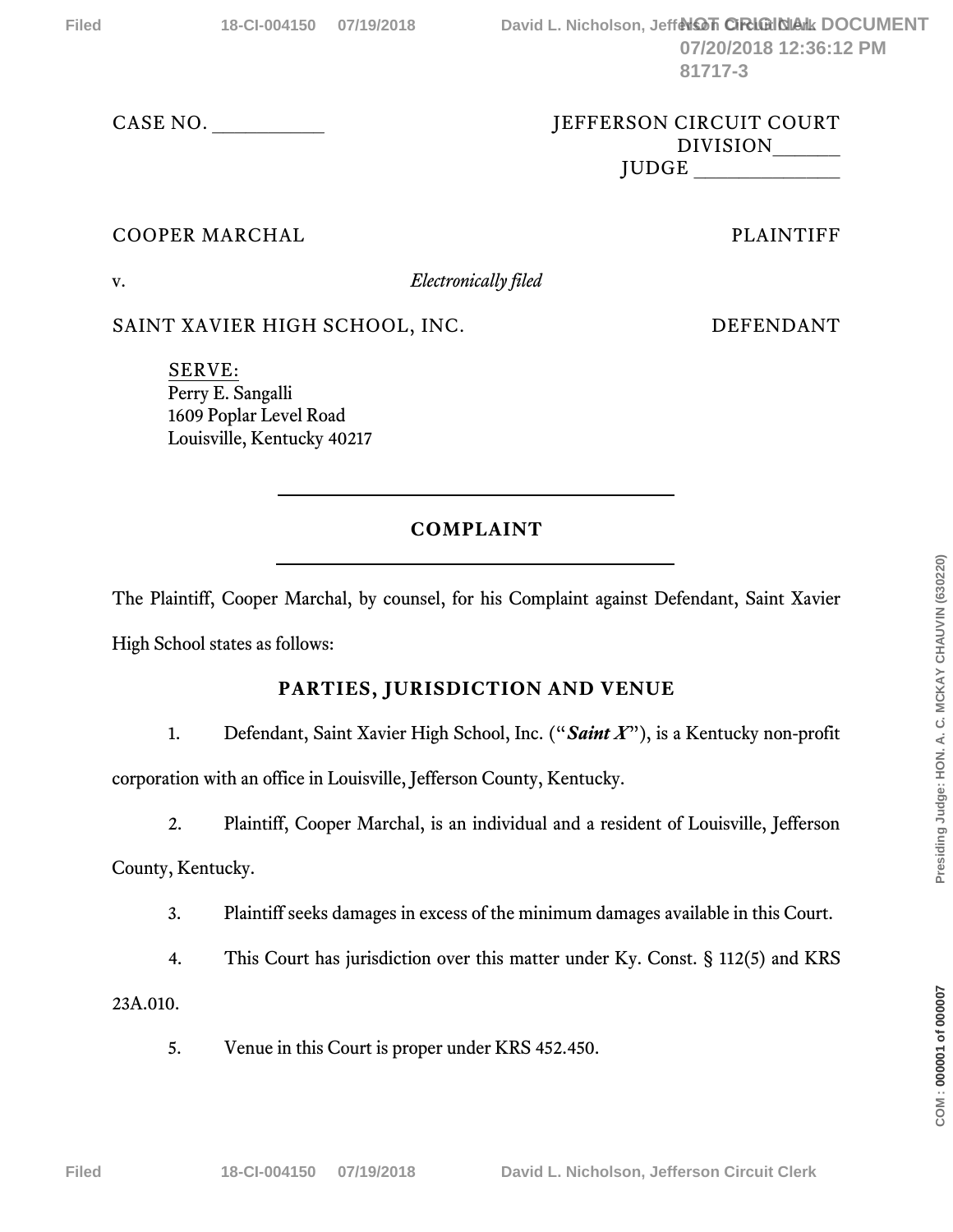#### **FACTUAL BACKGROUND**

6. St. X is a member of the Kentucky High School Athletic Association ("*KHSAA*").

7. Through KRS § 156.070, as implemented by 702 KAR 7:065, the Kentucky Board of Education designated the KHSAA to manage high school athletics in the Commonwealth of Kentucky.

8. The Kentucky Medical Association Committee on Physical Education and Medical Aspects of Sports issued recommended procedures to the KHSAA regarding Procedures for Avoiding Heat Injury/Illness Through Analysis of Heat Index and Restructuring of Activities and Recommendations for Cooling Methods Due to Heat Related Illness (the "*Policy*").

9. In 2002, the KHSAA's Board of Control adopted the Policy.

10. At all pertinent times herein, St. X was a member of KHSAA and thereby agreed to abide by KHSAA policies regarding high school athletics, including the Policy.

11. The Policy provides hot weather standards, protocols and procedures to prevent heat-related injuries and illnesses to students.

12. On or about July 22, 2017, in Louisville, Jefferson County, Kentucky, the Defendant Saint X conducted a cross-country running practice at Iroquois Park. The practice included a twelve (12) mile run.

13. On or about July 22, 2017, Plaintiff, a student at St. X and a member of its crosscountry running team, attended the practice at Iroquois Park and at all times pertinent herein was under the care and supervision of Saint X.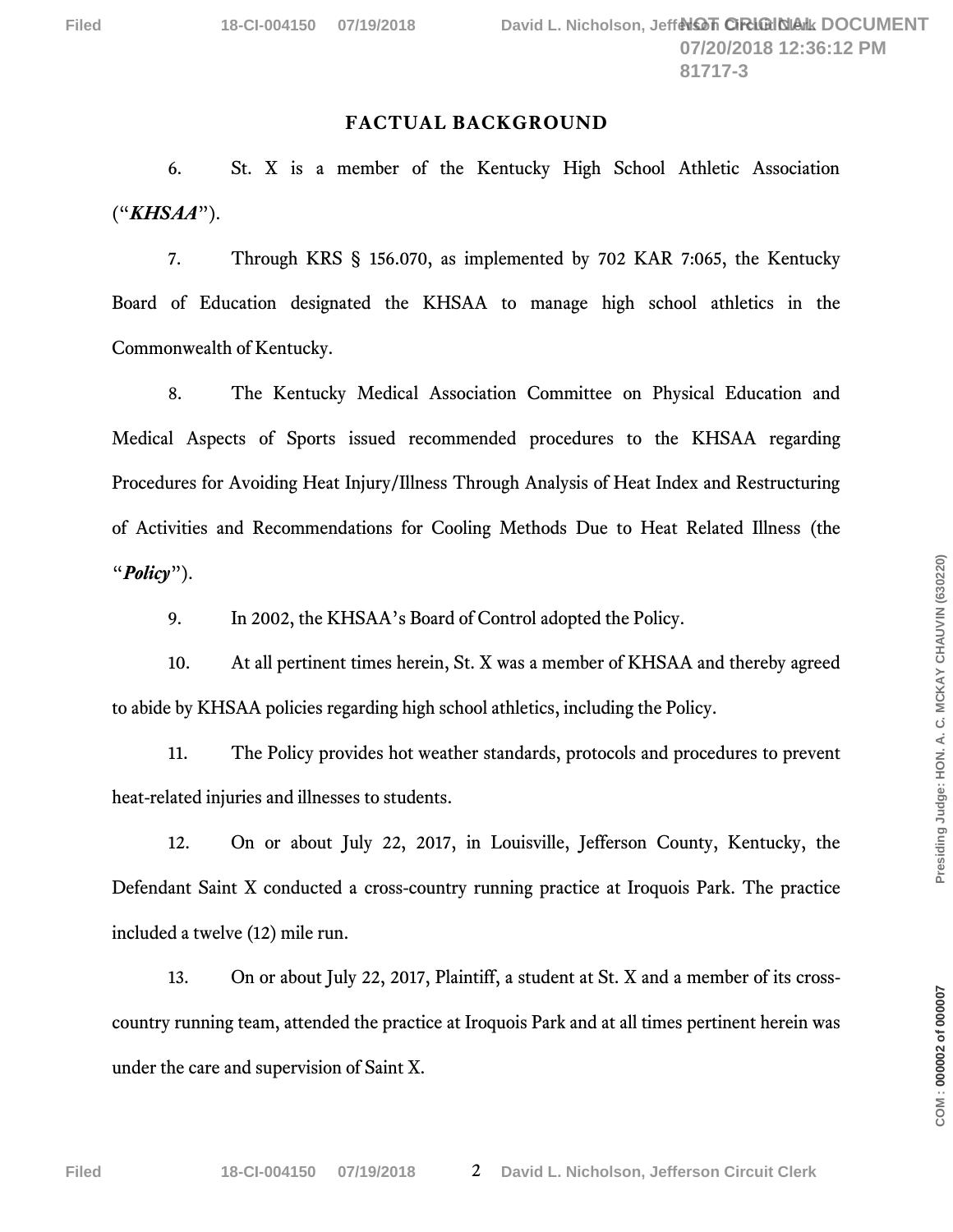14. On information, on July 22, 2017, the Louisville Metro area was under a heat advisory due to unseasonably hot temperatures and high relative humidity.

15. According to the federal National Oceanic and Atmospheric Administration ("*NOAA*"), the heat index on July 21, 2017 reached 107 degrees.

16. According to NOAA, the air temperature at 10:00 am on July 22, 2017 was 90 degrees Fahrenheit with a calculated heat index of 101 degrees.

17. In preparation for and during the July 22, 2017 practice run, Saint X failed to take adequate measures and precautions to mitigate against, prevent, warn of, and identify heatrelated injuries and illnesses.

18. During the July 22, 2017 practice run, St. X failed to adequately supervise, screen, test, monitor, and treat the student runners for heat-related injuries and illness.

19. At some point during the run, between approximately 9:30 a.m. and 10:00 a.m. on the morning of July 22, 2017, Plaintiff suffered a heat stroke, resulting in a loss of consciousness and hospitalization wherein Plaintiff was placed in a medically-induced coma.

20. As a direct and proximate result of the Defendant's negligence, Plaintiff suffered bodily injury, past and future medical expenses, past and future mental and physical pain and suffering, loss of enjoyment of life, destruction of the power to labor and earn money, physical impairment and disability, reputational injury, and the loss of athletic scholarships for college.

### COUNT I: NEGLIGENCE

21. At the time of Plaintiff's injury, Defendant owed duties of care to Plaintiff, to, including but not limited to the duty: to monitor Plaintiff for heat-related injury and illness; to educate Plaintiff and St. X employees regarding the signs and symptoms of heat-related injuries;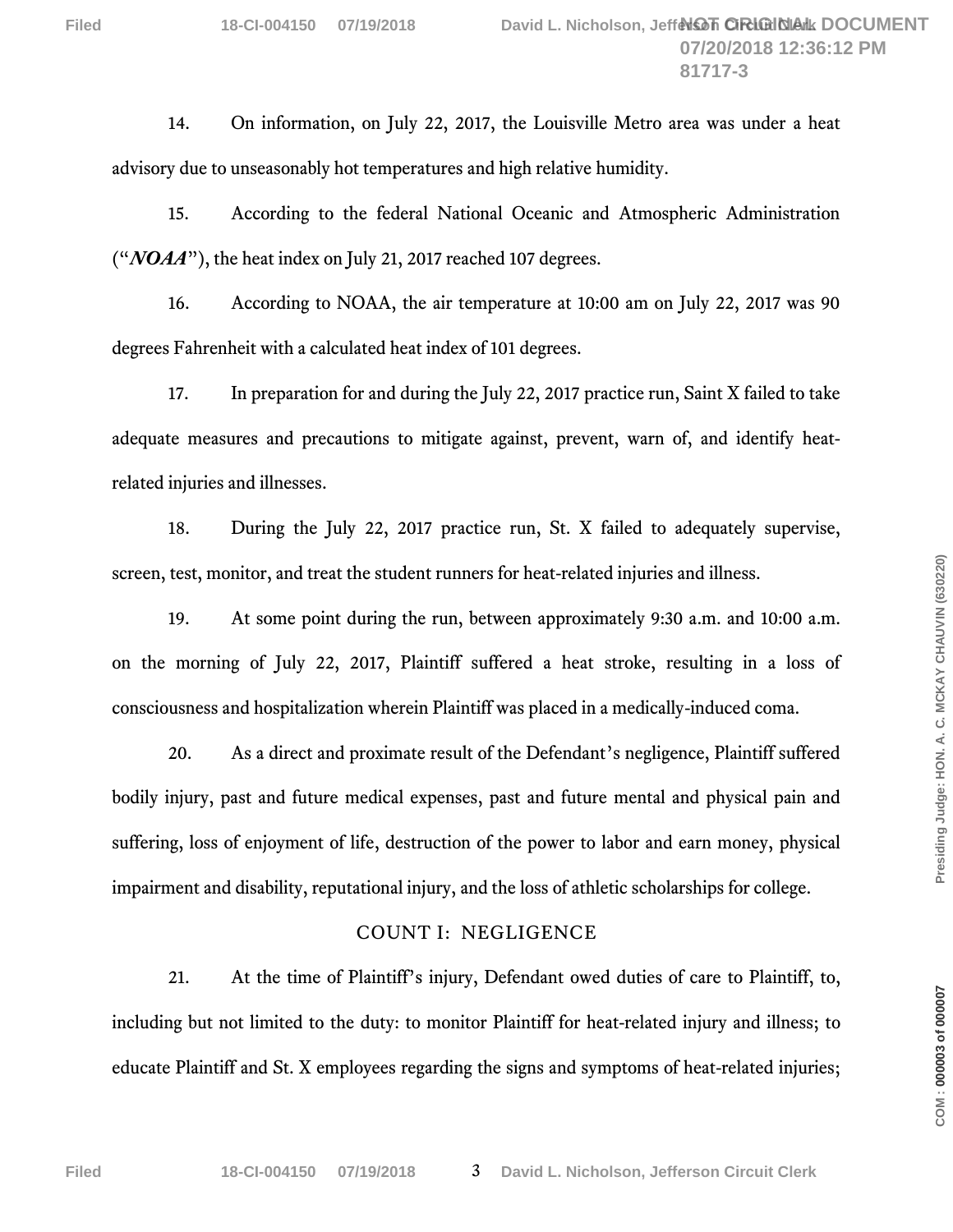to take reasonable precautions and measures to prevent, warn of, identify, mitigate against, and treat heat-related injuries and illnesses, including but not limited to delaying, limiting, shortening, or canceling practice and/or providing water and/or cooling towels to student runners; to select, hire, train, discipline, and/or control the coaching staff of the cross-country team; to provide adequate staffing levels to supervise and monitor the student athletes; to conduct the running practice in a safe and careful manner; to ensure Plaintiff's safety; to warn Plaintiff of the risks and dangers of heat-related injuries; and to otherwise exercise the care and skill of a reasonably prudent person under the same or similar circumstances.

22. On or about July 22, 2017, Defendant breached its duties of care, to wit, by failing to reasonably or adequately: monitor Plaintiff for heat-related injury and illness; educate Plaintiff and its employees regarding the signs and symptoms of heat-related injuries; take precautions and measures to prevent, warn of, identify, and mitigate against and treat heat-related injuries and illnesses, including but not limited to delaying, limiting, shortening, or canceling practice and/or providing water, cooling towels, and/or breaks to the student athletics; select, hire, train, discipline, monitor and/or control the coaching staff of the cross-country team; provide adequate staffing levels to supervise and monitor the student athletes; conduct the running practice in a safe and careful manner; ensure Plaintiff's safety; warn Plaintiff of the risks and dangers of heatrelated injuries; and otherwise exercise the care and skill of a reasonably prudent person under the same or similar circumstances.

23. As a direct and proximate result of Saint Xavier's negligence, Mr. Marchal was caused to sustain injuries in and about the body and has suffered and will in the future suffer pain of the body and mind, and has incurred medical expenses, and will in the future incur medical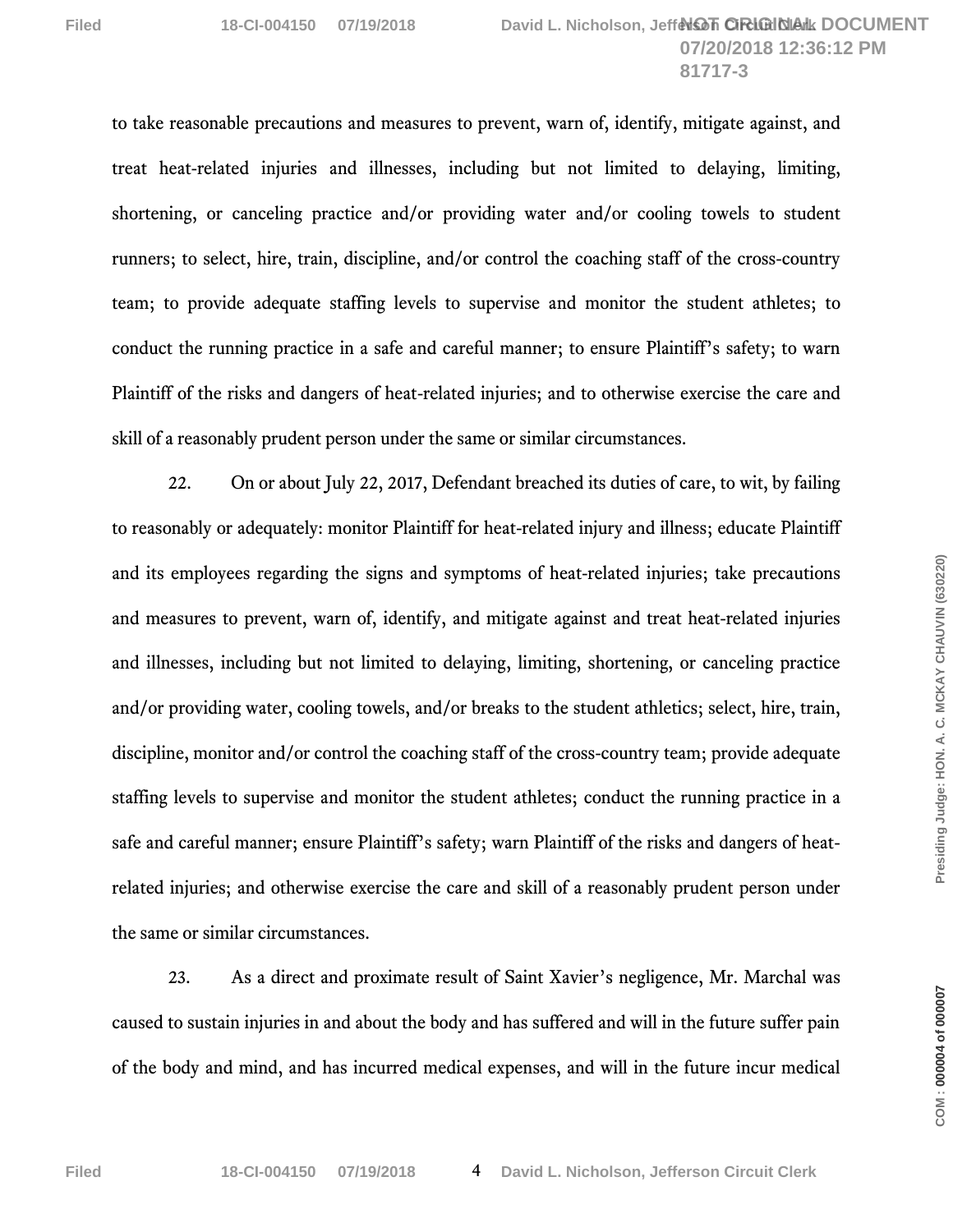expenses, and has suffered the loss of enjoyment of life and the destruction of the power to labor and earn money, physical impairment and disability, as well as the loss of athletic scholarships for college, all in excess of the minimal amount necessary to confer jurisdiction upon this Court.

24. The negligence of Saint X, its acts or omissions being otherwise negligent, is the direct and proximate cause of all the damages suffered by Plaintiff or is a substantial cause in causing same.

25. Plaintiff is entitled to an award of damages and other relief against Defendant.

### COUNT II: NEGLIGENCE PER SE

26. Defendant, Saint X, is liable to Plaintiff for damages on a theory of negligence *per se*.

27. The KHSAA hot weather policy, the Policy, was adopted and intended to protect the Plaintiff and other athletes from suffering heat-related injuries and illnesses.

28. In its acts and/or omissions, Defendant, Saint X violated the letter and spirit of the KHSAA Policy and/or other applicable policies, rules, and/or laws in preparing for and conducting the July 22, 2017 cross-country running practice.

29. As a direct and proximate result of Defendant Saint X's negligence, Plaintiff suffered injury and is entitled to appropriate relief against Defendant Saint X in the form of an award of damages.

### COUNT III: NEGLIGENT HIRING, SUPERVISION, AND TRAINING

30. On or about July 22, 2017, Saint X conducted the cross-country running practice through its coaches and coaching staff, who are employees, agents or sub-agents of Saint X, including head coach Charles Medley and assistant head coach Andrew Meirose.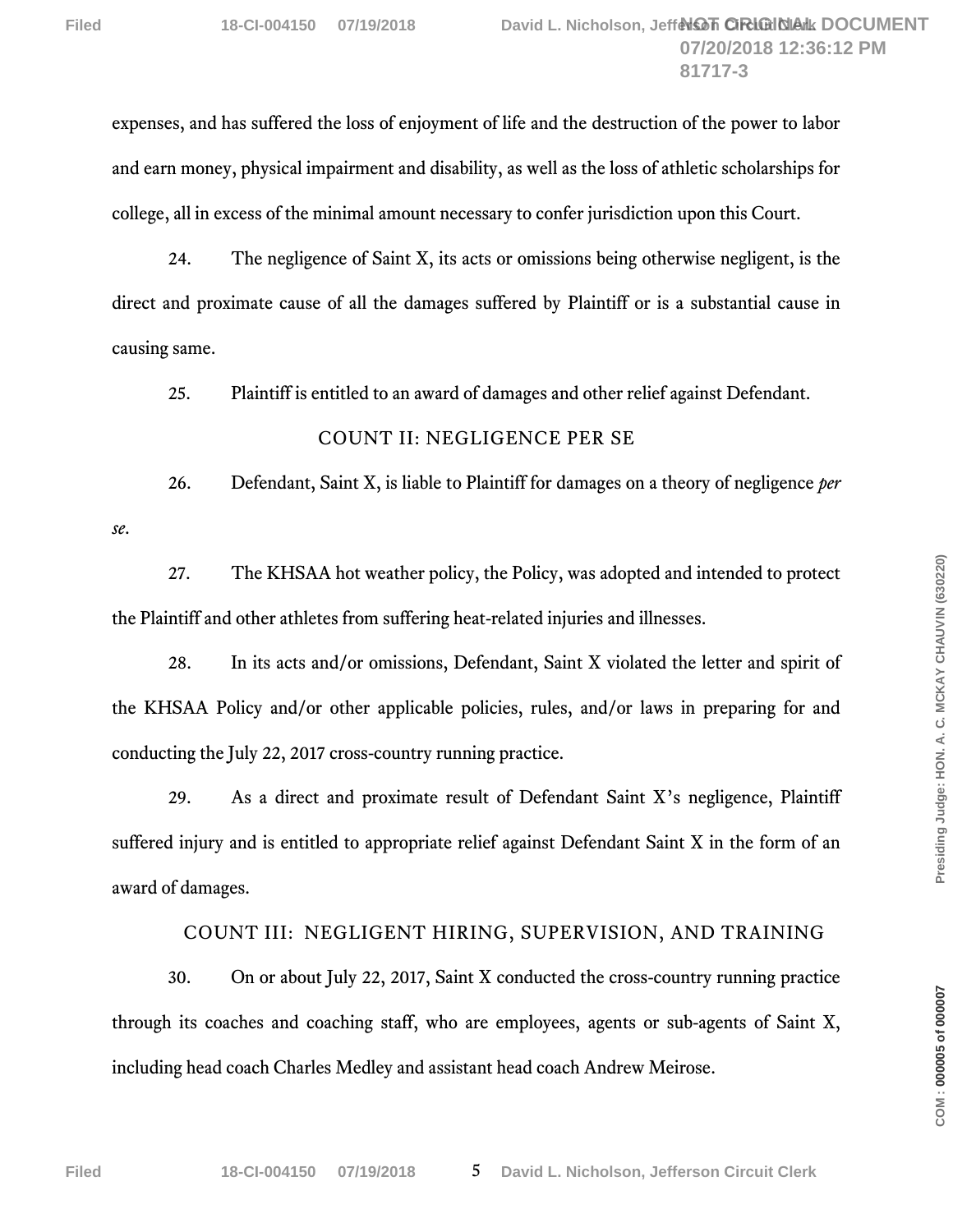31. Saint X was negligent in hiring, training, educating, and supervising its coaches and coaching staff, including head coach Charles Medley and assistant head coach Andrew Meirose, which negligence caused injury to Plaintiff.

32. As a direct and proximate result of Defendant Saint Xavier's negligence, Plaintiff suffered injury and is entitled to appropriate relief against Defendant Saint X in the form of an award of damages.

#### COUNT IV: VICARIOUS LIABILITY

33. On or about July 22, 2017, Saint X employees and coaches, including Charles Medley and Andrew Meirose, were each negligent in discharging their duties of care to the Plaintiff.

34. With respect to the July 22, 2017 practice, Charles Medley, Andrew Meirose, and other members of St. X's coaching staff acted within the course and scope of their employment with Defendant Saint X, or were agents of the Defendant Saint X, and acted in the futherance of Defendant Saint X's interests.

35. The Defendant Saint X is vicariously liable for the aforesaid negligence of its employees, including Charles Medley, Andrew Meirose, and other members of Saint X's coaching staff.

36. As a direct and proximate result of Defendant Saint X's negligence, Plaintiff suffered injury and is entitled to appropriate relief against Defendant Saint X in the form of an award of damages.